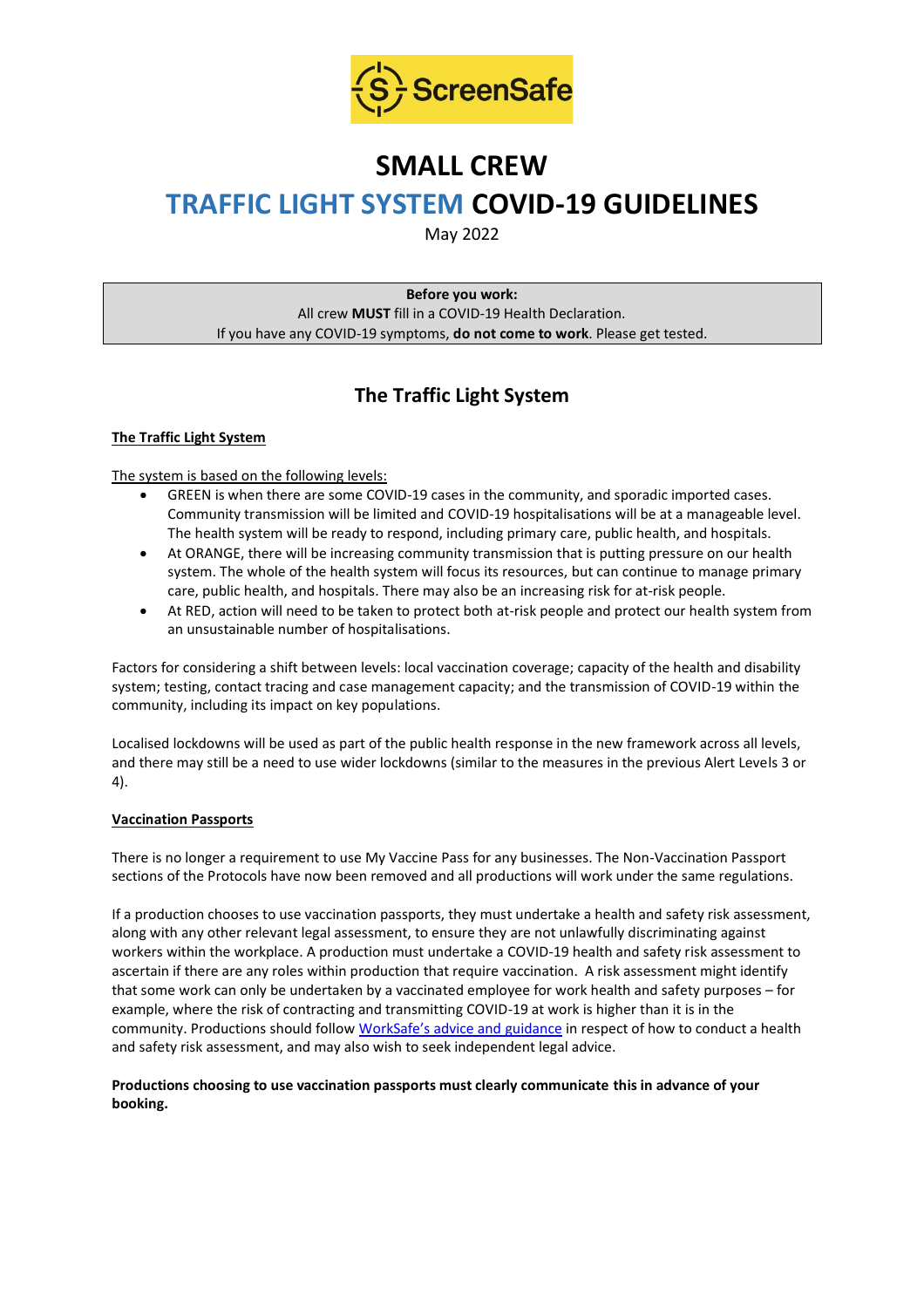|                        | <b>RED</b>                    | <b>ORANGE</b>                | <b>GREEN</b>                                  |
|------------------------|-------------------------------|------------------------------|-----------------------------------------------|
| Expected               | All scale productions,        | All scale productions,       | No restrictions on                            |
| productions            | provided they can work        | provided they can work       | production.                                   |
|                        | with minimum 1m physical      | with a recommended 1m        |                                               |
|                        | distancing requirements       | physical distancing          |                                               |
|                        | and strict guidelines in      | requirement and              |                                               |
|                        | regards to Close Proximity    | appropriate guidelines in    |                                               |
|                        | work.                         | regards to Close Proximity   |                                               |
|                        |                               | work.                        |                                               |
| Crew                   | Crew to work from home        | Production should facilitate | No restrictions.                              |
|                        | where possible.               | crew working from home if    |                                               |
|                        |                               | appropriate.                 |                                               |
|                        | Day players, casuals and      |                              |                                               |
|                        | extras need stringent         |                              |                                               |
| Physical               | screening.<br>Minimum 1m      | Recommended 1m               | No restrictions.                              |
| Distancing             |                               |                              |                                               |
| Personal               | Face coverings are strongly   | Face coverings are strongly  | PPE must be available for                     |
| Protective             | recommended.                  | recommended.                 | those who wish to (or who                     |
| Equipment              |                               |                              | are requested to) use it.                     |
|                        | Face coverings mandatory      | Face coverings are           |                                               |
|                        | on flights, public transport, | mandatory on flights,        | Face coverings are                            |
|                        | taxis, retail, public venues, | public transport, taxis,     | mandatory on flights.                         |
|                        | recommended whenever          | retail and public venues.    |                                               |
|                        | leaving the house.            |                              |                                               |
| <b>Close Proximity</b> | Close Proximity work can      | Close Proximity work can     | No restrictions.                              |
| Work                   | be undertaken with strict     | be undertaken with           |                                               |
|                        | PPE & hygiene measures in     | appropriate and agreed       | Vigorous hygiene standards                    |
| Make Up                | place.                        | PPE & hygiene measures in    | to be maintained.                             |
| Costume                | Please refer to the Close     | place.                       |                                               |
| <b>Stunts</b>          | Proximity guidelines.         | Please refer to the Close    | Crew may be asked to wear                     |
| <b>Close Actor</b>     |                               | Proximity guidelines.        | PPE.                                          |
| Interaction            |                               |                              |                                               |
| Surveillance           | Surveillance testing is       | Surveillance testing should  | Some productions may                          |
| <b>Testing</b>         | highly recommended.           | be considered.               | wish to utilise regular                       |
| Food / Catering        | Contactless service only.     | Contactless service is       | surveillance testing.<br>General food hygiene |
|                        |                               | recommended.                 | standards are adhered to.                     |
|                        | Unit/Craft Services should    |                              |                                               |
|                        | be "café-style". Or           | Unit/Craft Services should   | Hand washing, sanitiser                       |
|                        | individual snack packages     | be "café-style". Or          | stations available in all                     |
|                        | can be prepared and           | individual snack packages    | eating areas.                                 |
|                        | handed out.                   | can be prepared and          |                                               |
|                        |                               | handed out.                  |                                               |

# **QUICK GUIDE TO THE TRAFFIC LIGHT LEVELS**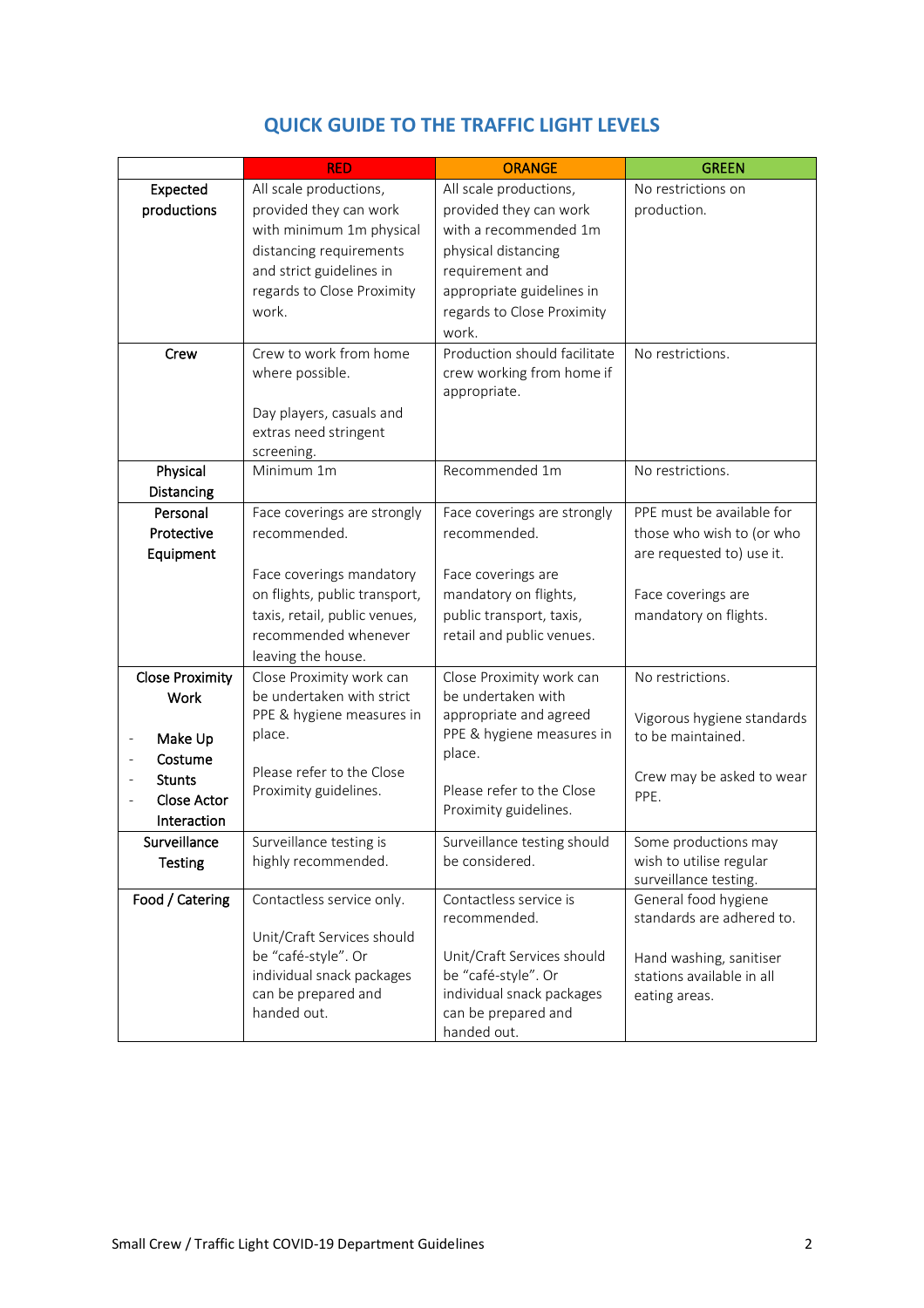# **DEPARTMENT SPECIFIC GUIDANCE – SMALL CREW**

**All crew must be aware of and trained to work under the specific Traffic Light settings prior to commencing work, including the correct use of PPE and physical distancing requirements.**

**The below is a guide only and should be applied appropriate to the relevant regional Traffic Light Setting. The higher the Traffic Light level, the stricter adherence. Please consult with your H&S officer if you have any questions or concerns.**

#### **Contact Tracing:**

- Productions are encouraged to have contact tracing of some sort in place to prevent a wider production outbreak, but it is no longer a Government requirement.
- All crew or approved site visitors must sign a COVID-19 Declaration before starting work or visiting a work site
- If using vaccination passports, production to ensure anyone entering a controlled worksite has a valid and current vaccination passport.
- All entry and exit points should be controlled and monitored.
- All workers should keep a log of non-worksite locations (i.e. stores, etc.) and interactions (meeting suppliers, location owners, etc.) they have during working hours.
- All workers are recommended to keep note of their interactions outside of work hours (whilst on a iob).

#### **Before You Shoot:**

- You MUST register your production[: https://screensafe.co.nz/covid19/registration/](https://screensafe.co.nz/covid19/registration/)
- Make a decision about using vaccination passports or not.
- All crew to work from home as much as practicable
- PPE and hand sanitiser should be readily available at the office and on set/in the field.
- Regular aeration of office, opening windows when possible. Avoid recycling air.
- Air conditioning should be run on fresh air setting, not on recirculate.
- Maintain high hygiene practices at any shared spaces, including regular cleaning of desks, communal equipment and kitchens, light switches and door knobs.
- No open snacks, fruit, shared food.
- Physical production meetings to be carried out with physical distancing of at least 1 meter. If possible, particularly if in a confined space, a 10 person limit is recommended. Use of a face covering is strongly recommended.
- Consider if you will require additional filming time to adhere to hygiene and physical distancing guidelines.
- Name and designate a COVID-19 officer for the production. This person must have in-depth knowledge of the COVID-19 Protocols, but they do not necessarily need to be the same person as the one who holds a First Aid Certificate on the production.

#### **Personal Hygiene:**

- Any worker who feels unwell must not come to work, if unwell at work they must go home.
- If a worker displays any of the symptoms of COVID-19, please call Healthline immediately (0800 358 5453) or your doctor. Production and the Health & Safety Departments must also be notified. And all close contact workers to be identified.
- If a person or persons are confirmed or probable cases of COVID-19, site closure(s) should be considered. This decision should be made on the advice of a public health officials based on information on the extent of the exposure.
- Face coverings are strongly recommended. And it would be expected that most productions will require them as part of their H&S plan. They are mandated by the MoH for public facing businesses and work.
- Please wash/sanitise your hands upon arrival at a work site.
- A strict personal hygiene & hand washing/sanitising regime must be observed in line with the ScreenSafe and Ministry of Health guidelines.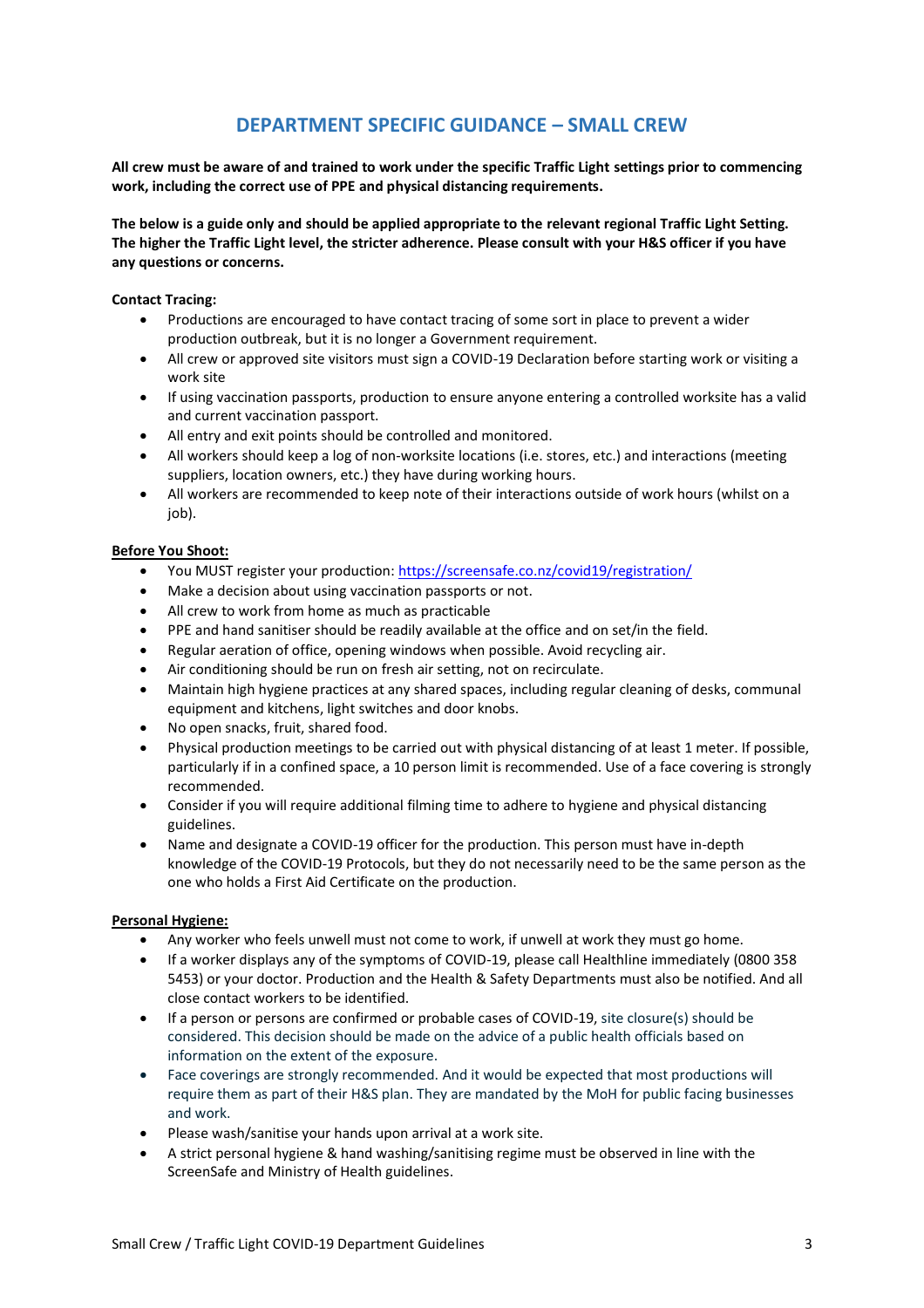# **Physical Distancing:**

- Keep crew sizes as small as possible.
- In **a Controlled Environment** (*with available hand sanitiser/PPE, and cleaning and crew health screening and contact tracing procedures in place*) the minimum separation is 1 metre between people so far as reasonably practicable.
- In **an Uncontrolled Environment** (*public spaces and shops, etc.*) the minimum separation is 2 metre between people not in your work bubble so far as reasonably practicable.
- **A Close Proximity Environment** involves close personal contact that results in workers not being able to maintain 1 metre physical distancing, i.e. Make-up Artist and Cast. Close Proximity Bubbles must follow specific ScreenSafe guidelines. Please make sure you engage into a discussion with production and other relevant departments about this and that all recommendations are adhered to.

# **Travel**

- Ride-sharing is not recommended unless you are already in a small and regular work bubble and if physical distancing is maintained. Use of a face covering is strongly recommended.
- Crew who travel together should always be part of the same work bubble.
- No recycling air, clean air fan inlet only, open windows where possible.
- A passenger log must be kept for shared vehicles.
- Shared vehicles should not be used outside work unless thoroughly sanitised.

# **Location Filming:**

- For public spaces, you will most likely require a council permit, even for 1-person crew.
- Councils require a comprehensive COVID-19 Plan and ScreenSafe registration in order to issue filming permits.
- If interacting with the public (pop vox interviews, etc.) make sure you get all necessary contact details for contact tracing purposes (you will probably need to supply hand sanitiser, etc.).
- Make sure you follow all H&S and COVID-19 guidelines provided by location owner or contact, including hygiene, PPE requirements (face mask, gloves, hard hats, etc.), contact tracing and physical distancing protocols.
- Bring your own hand and equipment sanitiser and appropriate PPE (face mask, gloves, hard hats, etc.)
- Use of a face covering is strongly recommended, particularly in public spaces or situations where physical distancing may be hard.

#### **Set Protocol**

- A H&S and COVID-19 briefing should be held at each location/studio.
- Locations/sets should be treated as closed sets, with essential crew on set only.
- Create a zone around the camera with only one person within the zone at a time.
- A 1 meter distance to cast and other crew (DOP, grips, lighting crew) must be adhered to.
- Any approach to the camera should be controlled by 1st AC or Operator/DOP.
- DOP/Operator should step away from camera when adjustments needed by  $1<sup>st</sup>$  AC/Grip/Sounds (though preferably just the 1st AC to make adjustments)
- To avoid on-set congestions, liaise with other crew for appropriate times for making adjustments or bringing on additional gear.
- Allow other departments time and space to complete their work.
- Remote Focus, Cine Tape and wireless video should be considered to achieve required physical distancing.
- Slating must only be done where physical distancing is achievable.
- Digital camera notes/sheets are preferred to hand-written ones.
- Additional monitors may be required to achieve physical distancing for key crew needing to watch a block-through or shoot.
- For enclosed shooting sets, please ensure regular aeration, open windows when possible. It is recommend that crew are allowed time during the day to get fresh air.
- Air conditioning should be run on fresh air setting, not on recirculate.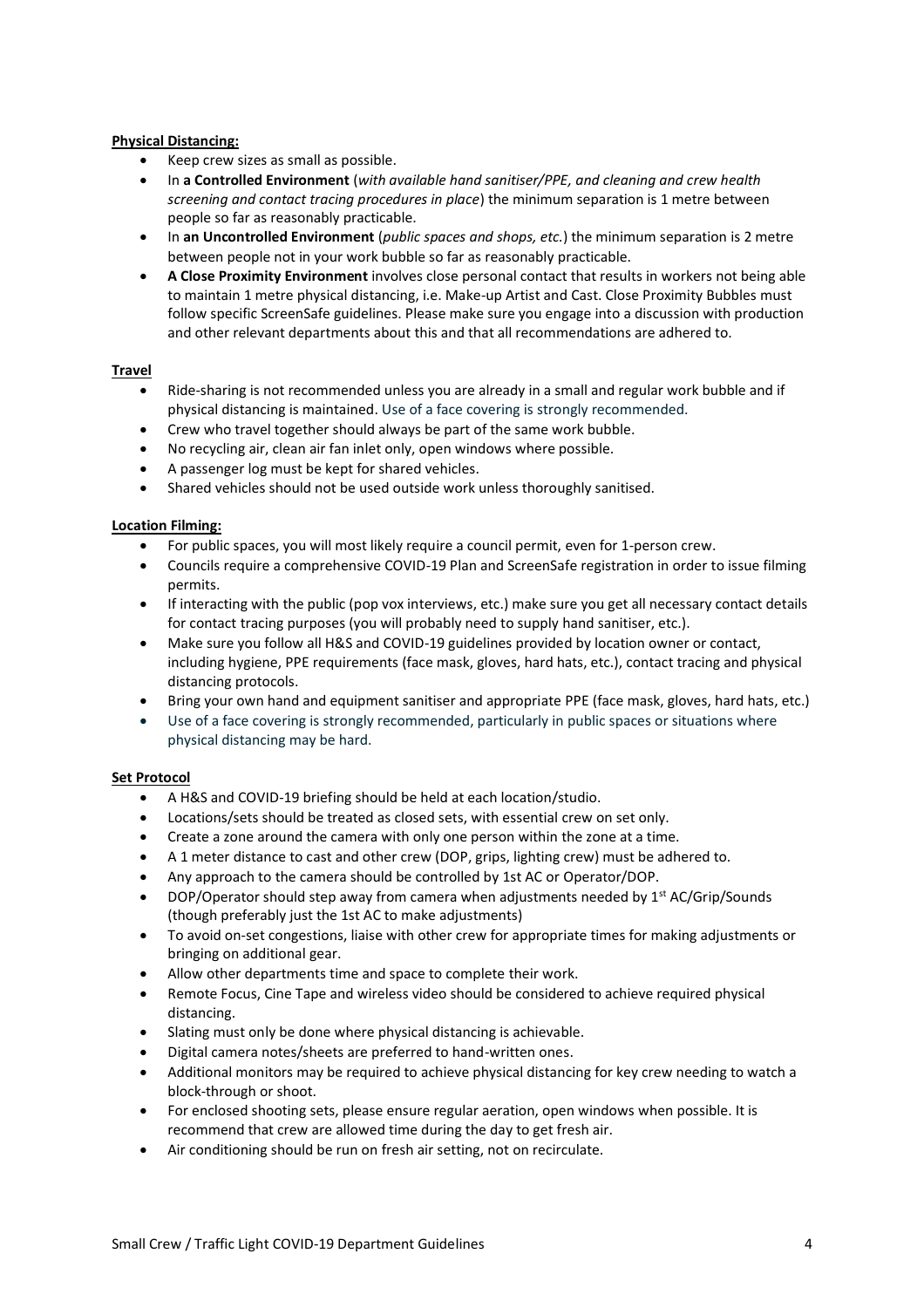# **Camera Cards & Rushes Drives**

- Camera cards should be handed over in transit cases that are sanitised before handover and Cards should be sanitised before return.
- Appropriate Rushes Drives handling procedure to be developed by each production to ensure safety of anyone handling cards and of the rushes themselves.
- Rushes Drives should be sanitised before being handed over to another person.
- A secure transfer case is recommended with appropriate sanitation performed between hand-offs.
- Consider sending a single drive with all data rather than sending multiple camera cards and a sound card to post.
- Contactless drop off to post houses is recommended.

# **Equipment & Kit**

- Make sure your equipment suppliers and other vendors have appropriate Covid-19 guidelines in place.
	- o All equipment should be sanitised prior to pickup.
	- o Contactless pickup (designated pickup area or night box, etc.) is recommended.
	- o Gear should be sanitised per supplier instructions prior to return (and they should also sanitise before putting back on the shelf).
	- o If in doubt, find another supplier.
- Personal kits should be cleaned at the end of each day.
- Magliners, trolleys and other shared kit must be regularly cleaned/sanitised
- Hands to be washed/sanitised regularly
- Consider a tag system for identifying cleaned equipment/cards/drives to save time
- Everything should live cleaned in a case. Assume cases/handles are always exposed and require hand washing after handling.

#### **Managing Physical Distancing:**

- Unless essential, any interaction with other crew or cast (including vox pop subjects) should follow a minimum of 1m physical distancing
- If make up or the attaching of a lapel, etc. is required, this can only be done in consultation with cast/agent and other appropriate departments to establish a Close Proximity Environment.
- Here are some examples of situations that may arise on set:
	- Example 1: A content shoot goes over multiple days and the cast member has extensive make up and costume requirements each day.
		- Solution: A permanent Close Proximity Bubble is established for the lead cast and the stylist. Neither have vulnerable people at home and neither are working on other productions that should be consulted. Face coverings are used. **PLEASE READ SCREENSAFE STANDARDS SECTION FOR CLOSE PROXIMTY BUBBLES.**
	- $\circ$  Example 2: The boom mic won't do the job, so you need to attach a radio mic to the talent.
		- Solution: The sound mixer to consult with cast and other crew on site. As it will only take 1 or 2 minutes, it is agreed that the Sound Mixer physically attaches the radio mic to the cast member. Face coverings are used.
	- o Example 3: The crew need to lift the dolly out of the van. It will take 2 of them working in close proximity
		- Solution: As it will only take 1-2 minutes they mutually agree this is fine. Face coverings are used.

#### **Personal Protective Equipment (PPE):**

- Production company to provide PPE (masks, gloves, etc.), hand sanitiser and sanitary spray/wipes.
- Face coverings are strongly recommended. And it would be expected that most productions will require them as part of their H&S plan. They are mandated by the MoH for public facing businesses and work.
- If you choose to wear PPE, the type is up to you and should be based on the level of risk for your business or service, the working proximity, the physical work area, and the length of time people are together.